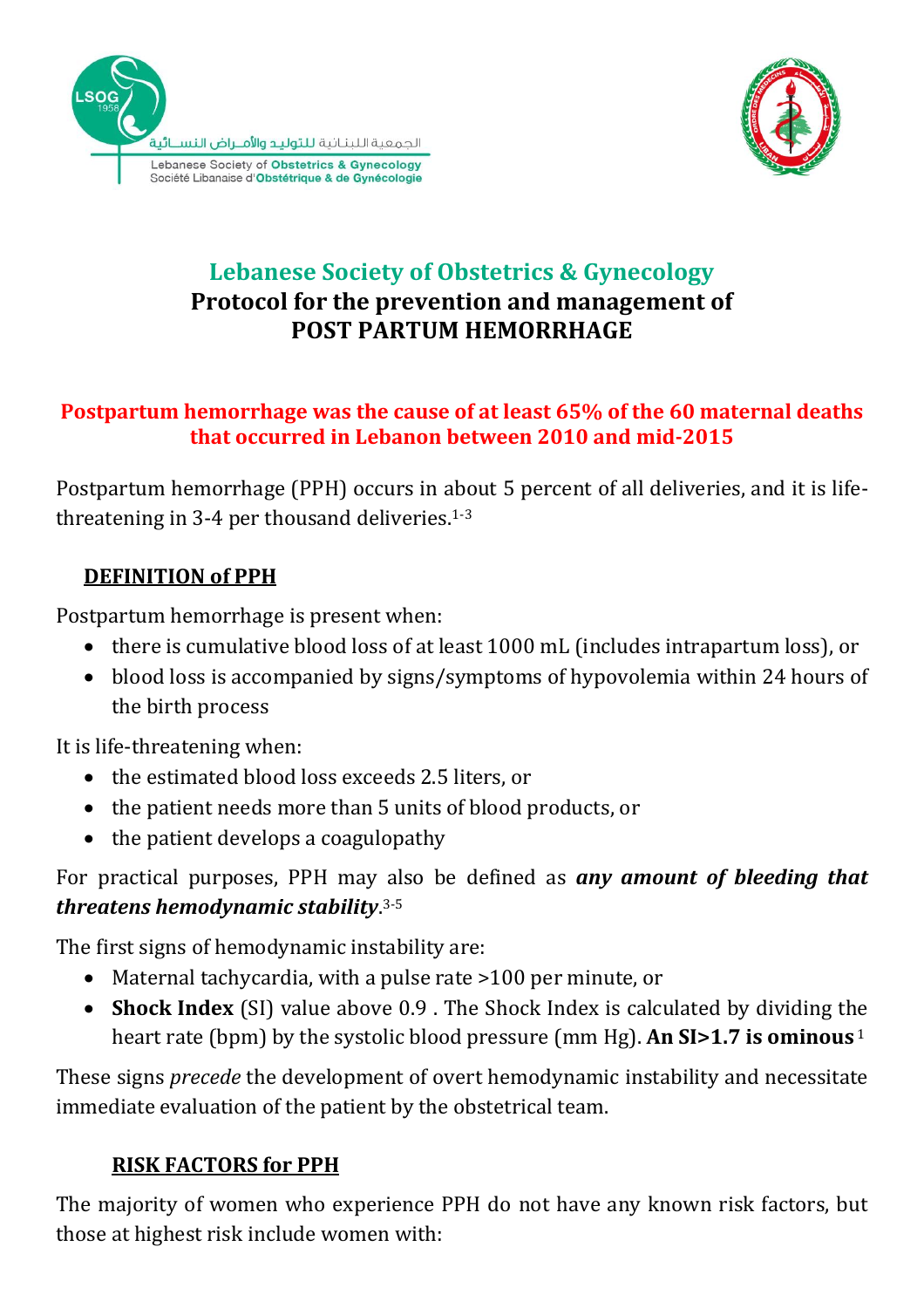- Suspected or proven placental abruption
- Known placenta previa
- Multiple pregnancy
- Preeclampsia
- Uterine overdistension (polyhydramnios, macrosomia)
- Grand multiparity
- Anticoagulation
- Blood disorders

It is advised that women with these risk factors deliver in a hospital that has a 24-hour blood banking capability and a fully functioning intensive care unit.

Women at risk of abnormal placentation such as those with previous cesarean delivery or previous placenta previa should have a definitive assessment of placental localization by the end of the second trimester.

## **PREVENTION of PPH**

Because 80% or more of cases of postpartum hemorrhage are caused by uterine atony, active management of the third stage of labor traditionally involves the use of uterotonics.

**Oxytocin** is the **first-line** uterotonic of choice for prevention of PPH due to uterine atony, 2-5 and should be given as:

- 10 units (1 mL) by intramuscular injection, or
- 5-10 units by *slow* intravenous injection over one minute

The injection should be given immediately after delivery of the fetus, or may be given following delivery of the placenta.

Alternatively, carbetocin (**Pabal**) may be used; it is given as 100 micrograms (1 mL) by intramuscular injection, or by *slow* intravenous injection over one minute. 6

Intramuscular Methergine is not recommended for routine use and is contraindicated in case of maternal hypertension.

### **RESUSCITATION**

A multidisciplinary approach with strong communication with anesthesia is recommended for fluid management and indications for blood products.

If excessive blood loss is ongoing, the following general supportive measures need to be instituted:

Ample intravenous access, with insertion of a second large-bore intravenous line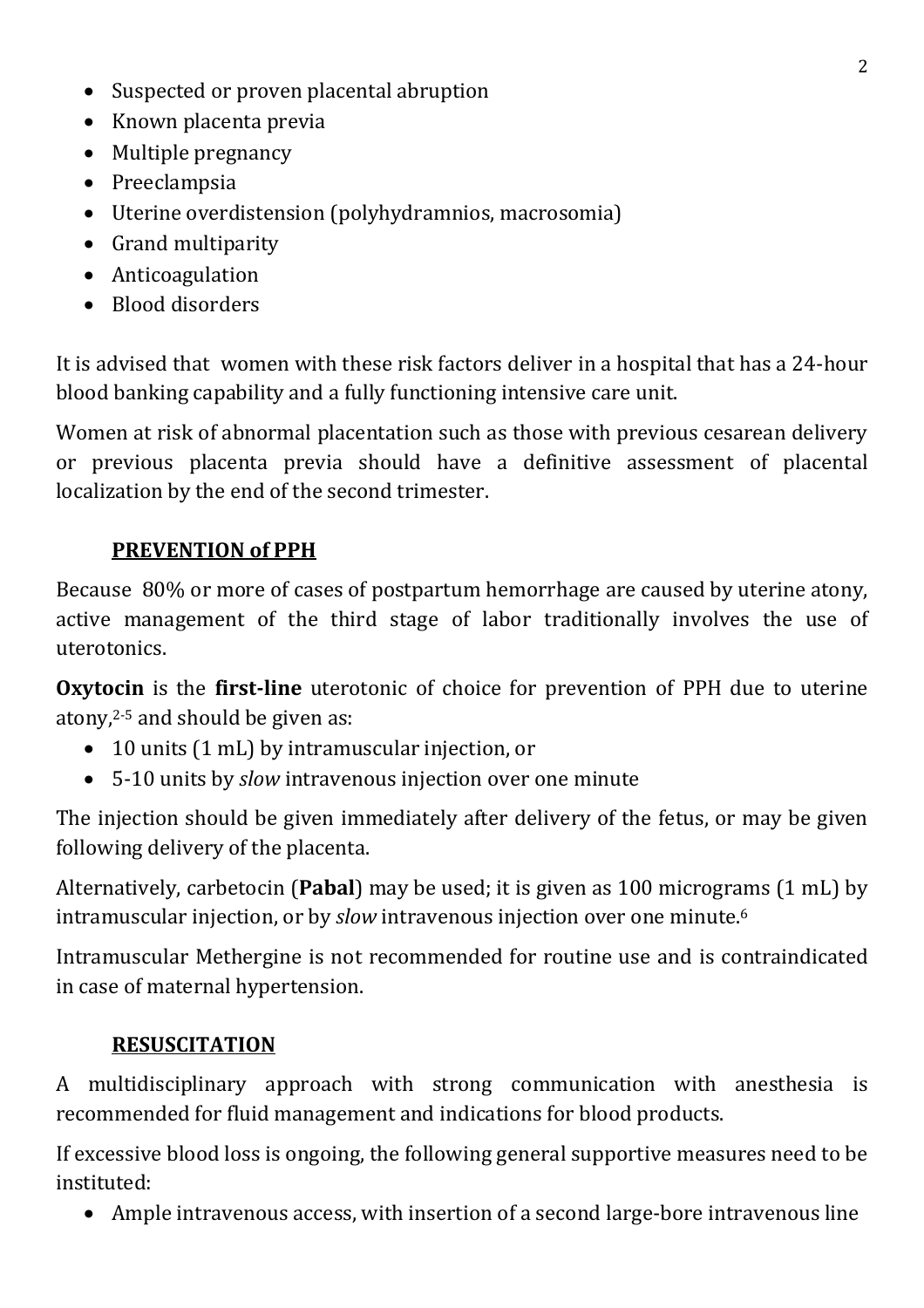- Rapid crystalloid infusion (normal saline or Ringer's lactate)
- Blood bank notification that blood products may be necessary
- Prompt communication with the anesthesiologist
- Blood collection for baseline laboratory determinations (CBC, PT, PTT, fibrinogen, creatinine, SGOT, SGPT)
- Insertion of an indwelling catheter to empty the bladder and monitor urine output

# **TREATMENT**

- Identify the cause of hemorrhage
	- o uterine atony?
	- o genital tract laceration?
	- o adherent placenta?
- Perform bimanual compression of the uterus to expel blood and clots and allow time for other measures to be implemented.
- Rule out other etiologies besides atony.
- Obtain adequate anesthesia and operative assistance for the identification and proper repair of lacerations. Satisfactory repair may require transfer to a wellequipped operating room.
- Transfuse blood products if needed to replace coagulation factors and red cells, not for volume replacement.
- Avoid dilutional coagulopathy; concurrent replacement with coagulation factors and platelets may be necessary in cases of severe hemorrhage.
- Massive transfusion may be needed in some cases and should be conducted in close consultation with an anesthesiologist.

# **Medical management of PPH**

Ongoing blood loss in the setting of decreased uterine tone requires the administration of additional uterotonics as the first-line treatment for hemorrhage:

**Oxytocin** 10-40 units in one liter normal saline or lactated Ringer's in a freerunning intravenous drip

*Plus*

- Carboprost (**Prostin 15M**) one ampoule IM; this may be repeated every 15-90 minutes, up to a maximum of 8 doses (to be avoided in asthmatic patients)  $^{3,4}$
- *or* Misoprostol (**Cytotec**) 4 or 5 tablets rectally 2-4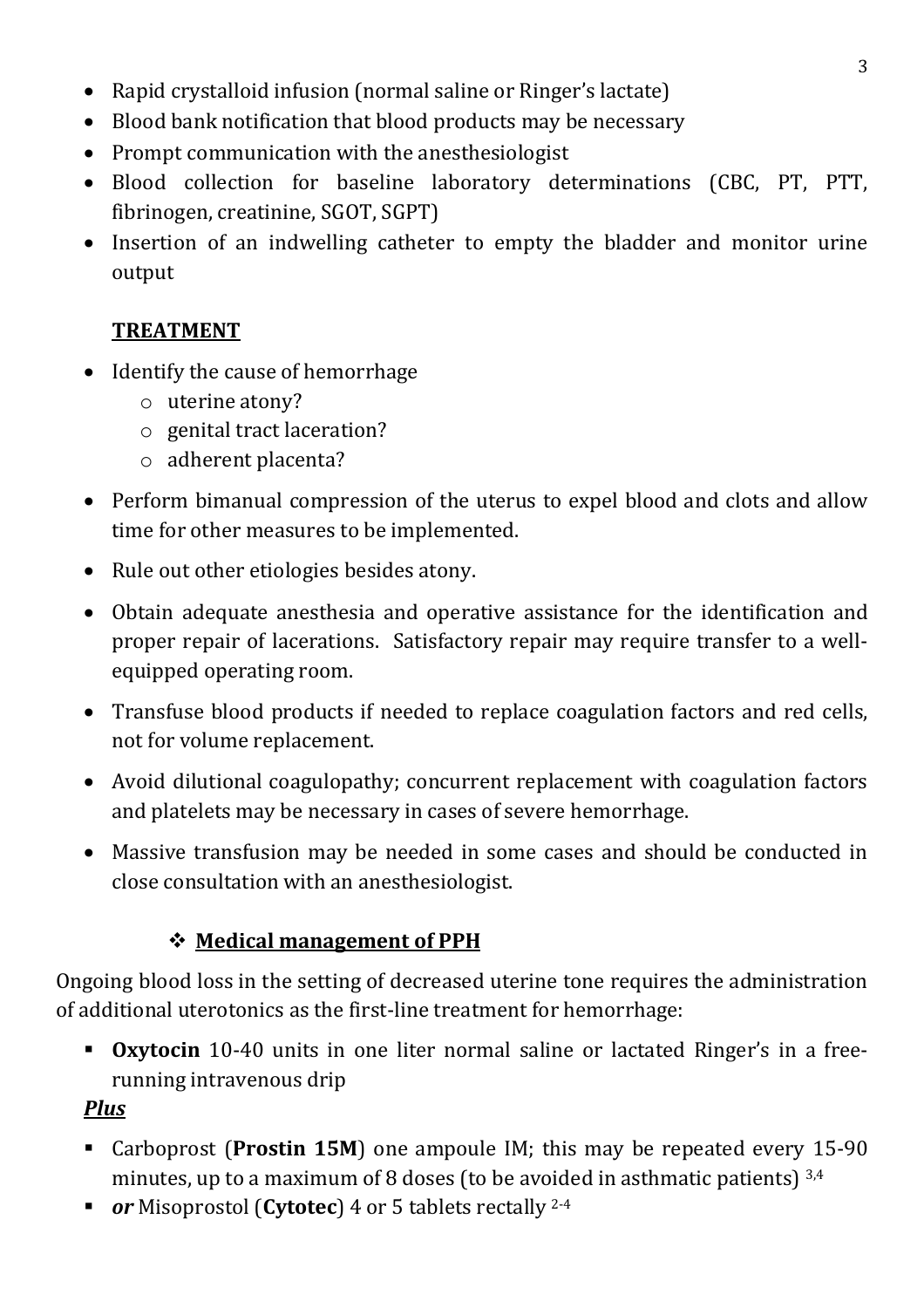Additionally, tranexamic acid (**Exacyl**) may be given soon after the onset of bleeding; the dose is one gram *slowly* intravenously over 10 minutes. Tranexamic acid has been shown to reduce death due to bleeding in women with postpartum hemorrhage, with no adverse effects 4,7,8

When the above fail to cause sustained uterine contractions and satisfactory control of hemorrhage after vaginal delivery, tamponade of the uterus with the SOS Bakri tamponade balloon can be effective in decreasing hemorrhage secondary to uterine atony. 9



Illustration by Lisa Clark

The Simple Solution for Postpartum Hemorrhage

diagram reproduced from <http://manqal.hellenes.co/bakri-balloon/>

In case of continuing bleeding, arterial embolization of the uterine arteries *may* be considered if the vital signs are stable and the rate of blood loss not excessive, *and* if rapid access to interventional radiology is available.2-5

### **Surgical management of PPH**

When all the above measures fail to control bleeding in a patient who has delivered vaginally, laparotomy with a vertical midline abdominal incision is indicated for bilateral ligation of the uterine arteries.

Hypogastric artery ligation has been found to be considerably less successful than originally thought,<sup>4</sup> and is potentially dangerous because of the excessive vascularity of the surrounding space in late pregnancy; it should not even be attempted by general obstetricians.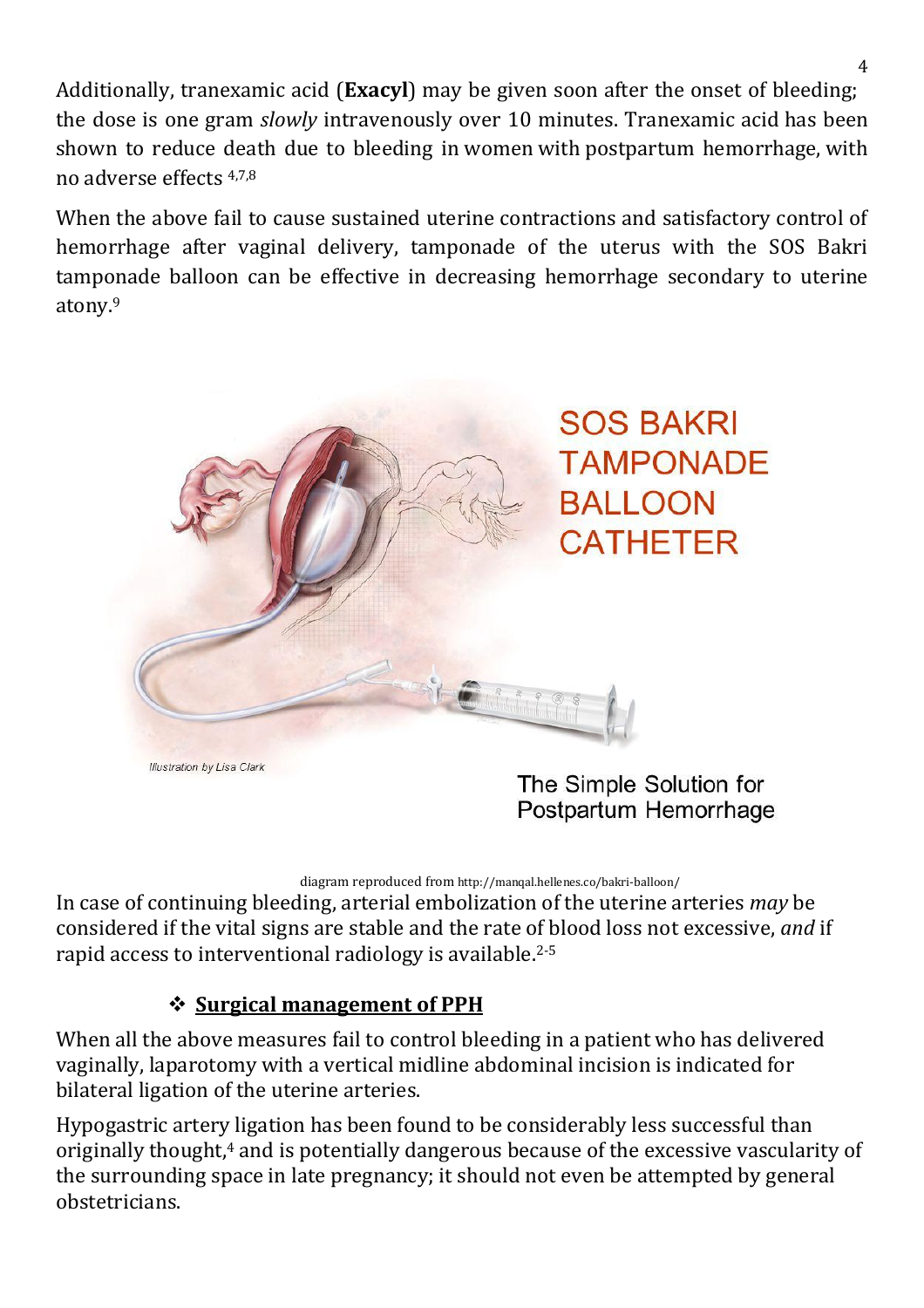If hemorrhage due to uterine atony persists after either vaginal or cesarean delivery in spite of all the above measures, a **brace suture (B-Lynch compression suture)** of the uterus may be helpful in controlling the bleeding.<sup>10</sup>



diagram reproduced from [http://www.cblynch.co.uk/surgical-management-of-intractable-pelvic-hemorrhage/pph\\_2a-c/](http://www.cblynch.co.uk/surgical-management-of-intractable-pelvic-hemorrhage/pph_2a-c/)

An alternative is to perform hemostatic multiple square suturing of the uterus; this procedure eliminates space in the uterine cavity by suturing both anterior and posterior uterine walls, and may even be helpful in some cases of placenta previa or accreta.11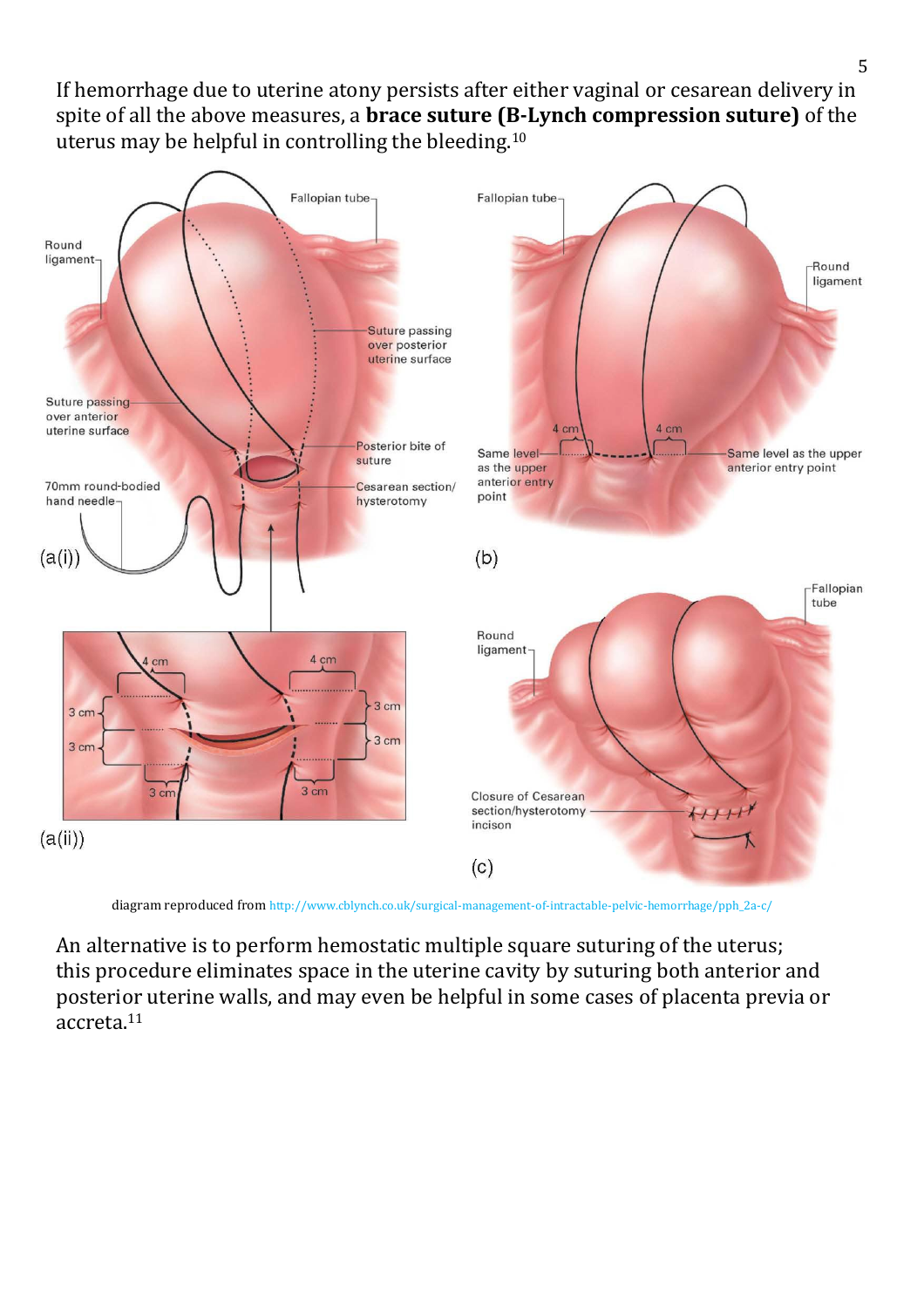

diagram downloaded from <http://dx.doi.org/10.5772/61295>

Hysterectomy may have to be performed as a life saver when all else fails.

## **Special Considerations for Suspected Placenta Accreta**

Appropriate planning of delivery from timing to location, with transfer to a tertiary hospital is paramount.

The major risk factor for placenta accreta is placenta previa, with or without previous uterine surgery.

The risk of placenta accreta increases from 0.3% in women with one previous cesarean to 7.7% in those with 5 previous cesareans.<sup>12</sup>

In patients with placenta previa in the current pregnancy, the risk of accreta increases rapidly from 3% to 67% for those undergoing their first through their fifth cesarean deliveries, respectively. 12

In case of previous cesarean delivery (or previous myomectomy), the obstetrician must have a clear idea about the placental location by the end of the second trimester.

Ultrasonography (with or without MRI) may be helpful in establishing the diagnosis of accreta in the antepartum period.

Despite advances in imaging modalities, no diagnostic technique affords the clinician complete assurance of the presence or absence of placenta accreta.

If a strong suspicion of accreta is attained before delivery, a number of measures should be taken:

- The patient should be counseled about the likelihood of hysterectomy
- Blood products and clotting factors should be available
- The appropriate location and timing for delivery should be considered to allow access to adequate surgical personnel and equipment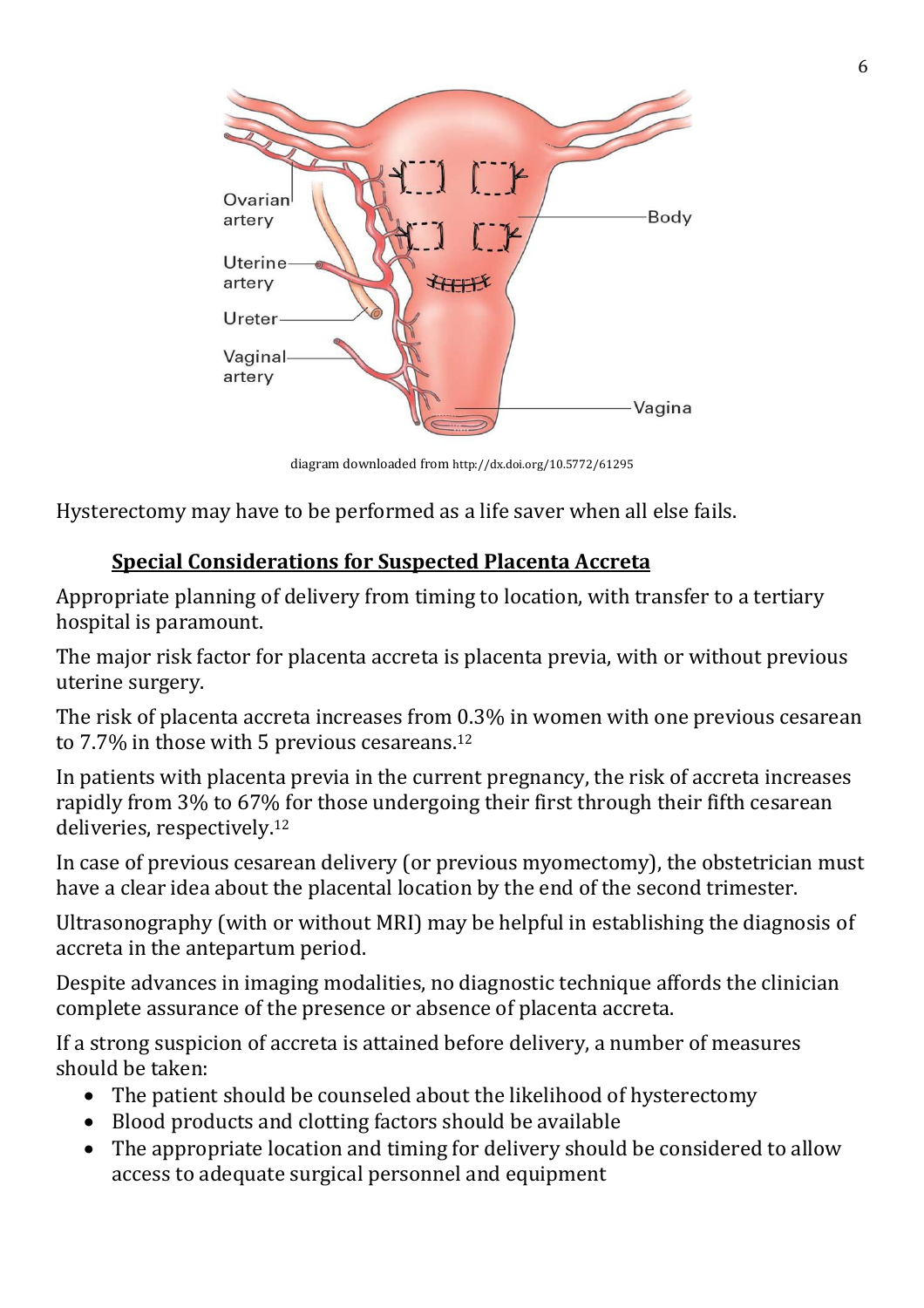#### **Uterine Rupture**

Abnormal labor, operative delivery, and placenta accreta can lead to rupture of the uterus and intra-abdominal hemorrhage.

Surgical repair is often possible when the rupture is confined to the scar of a previous cesarean delivery, but hysterectomy may be required in a life-threatening situation, regardless of the patient's wishes for preservation of future fertility.

### **Uterine Inversion**

Uterine inversion is associated with marked hemorrhage.

Manual replacement of the uterus with the fingertips exerting upward pressure circumferentially, with or without uterine relaxation, is usually successful.

If the inversion occurs *before* placental separation, detachment of the placenta should *not* be undertaken as it will lead to additional hemorrhage.

#### **CONCLUSIONS**

- ❖ Uterotonic agents should be the first-line treatment for postpartum hemorrhage due to uterine atony.
- $\triangleq$  Management may vary greatly among patients, depending on etiology and available treatment options, and often a multidisciplinary approach is required.
- When uterotonics, tranexamic acid, and uterine tamponade fail following vaginal delivery, exploratory laparotomy is the next step.
- $\cdot$  In the presence of conditions known to be associated with placenta accreta, the obstetrician must have a high index of suspicion and take appropriate precautions.

#### **REFERENCES**

- 1. Borovac-Pinheiro A, Pacagnella RC, Cecatti JG, et al. Postpartum hemorrhage: new insights for definition and diagnosis. Am J Obstet Gynecol 2018;219:162-8.
- 2. World Health Organization. WHO recommendations for the prevention and treatment of postpartum hemorrhage. Geneva: World Health Organization. 2012. Available at [http://www.who.int/reproductivehealth/publications/maternal\\_perinatal\\_healt](http://www.who.int/reproductivehealth/publications/maternal_perinatal_health/9789241548502/en/) [h/9789241548502/en/](http://www.who.int/reproductivehealth/publications/maternal_perinatal_health/9789241548502/en/)
- 3. Dahlke JD, Mendez-Figueroa H, Maggio L, et al. Prevention and management of postpartum hemorrhage: a comparison of 4 national guidelines. Am J Obstet Gynecol 2015;213:76.e1-10.
- 4. American College of Obstetricians and Gynecologists. Clinical management guidelines for obstetrician-gynecologists: Postpartum Hemorrhage. ACOG Practice bulletin No. 183. Obstet Gynecol 2017;130:e168-e186.